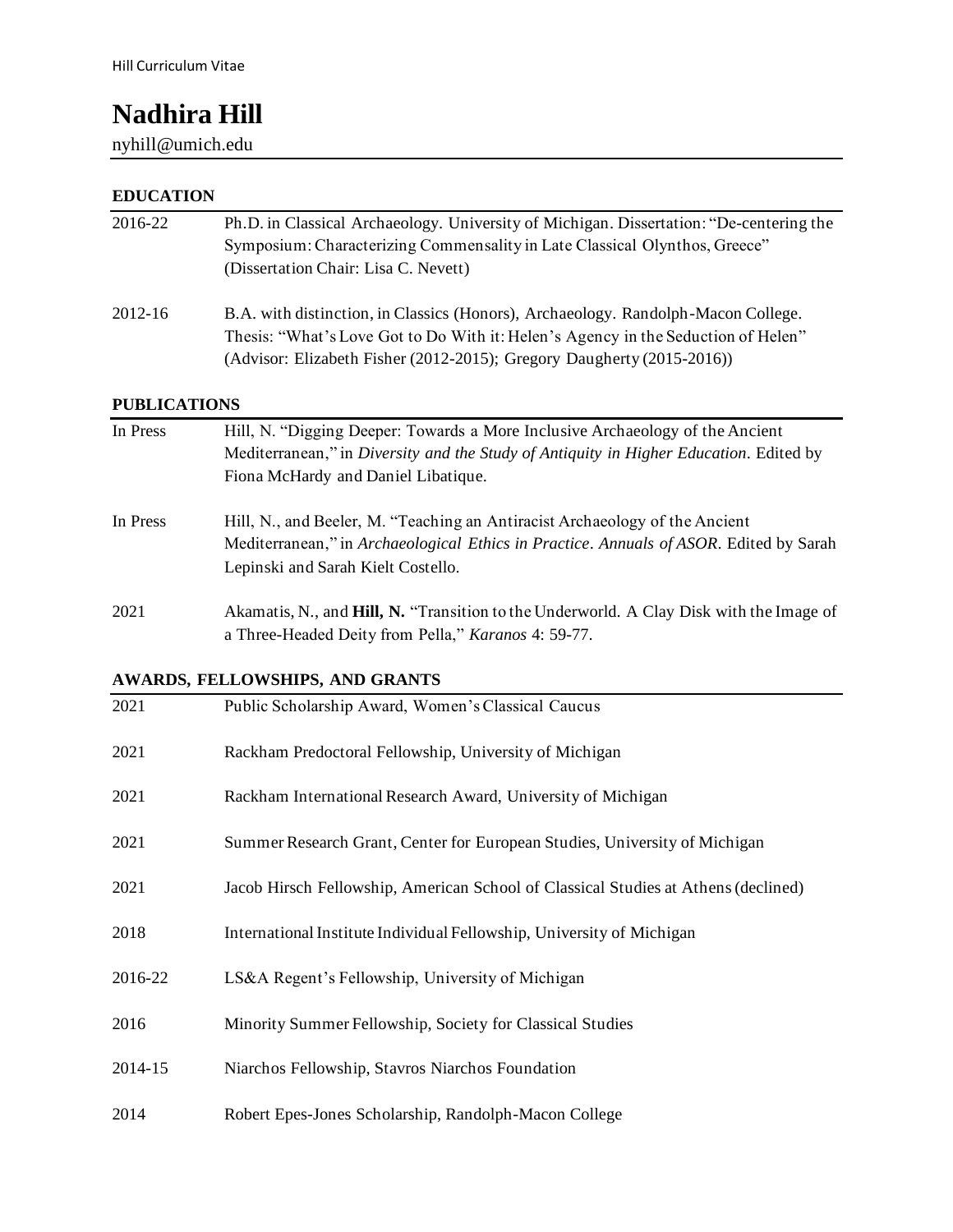# **CONFERENCE PRESENTATIONS**

| 2022 | Bosak-Shroeder, C., Dibble, F., Giannetti, F., Hill, N., Moleen, K., and Pandey, N.                                                                                                                                                                                                                         |
|------|-------------------------------------------------------------------------------------------------------------------------------------------------------------------------------------------------------------------------------------------------------------------------------------------------------------|
|      | "Digital Tools During the Pandemic - What to Keep and What to Leave from the<br>COVID-19 Era," Ancient MakerSpaces panel discussion, AIA/SCS Annual Mtg., held<br>virtually via Zoom                                                                                                                        |
| 2021 | Hill, N., and Weed, A.K. "Rethinking Student Engagement and Assessment in the<br>COVID Classroom," workshop, 117 <sup>th</sup> CAMWS Annual Mtg., held virtually via Zoom                                                                                                                                   |
| 2021 | Hill, N. "The Call is Coming from Inside the House: Addressing the Impacts of<br>Inadequate Teacher Training in Classics," Res Difficiles 2.0: A Digital Conference on<br>Challenges and Pathways for Addressing Inequity in Classics, held virtually via Zoom                                              |
| 2020 | Nevett, L., Fricker, L., Hill, N., Stone, D., and Knoop, P. "The Olynthos Project: dirt on<br>an ancient Greek city," University of Michigan, Field Archaeology Series on Thursday<br>(F.A.S.T.), Ann Arbor, MI                                                                                             |
| 2019 | Hill, N. "More than just 'Scythian drinking': Re-viewing the Keras in Attic Vase<br>Painting," Perspectives in Classical Archaeology VIII: "Visual Culture in the Classical<br>World," Prague, CZ                                                                                                           |
| 2019 | Hill, N. "Horns of Plenty and Debauchery: The Appropriation of the Keras in Attic Vase<br>Painting," CUNY Graduate Conference: "Xenoi: Hospitality and Xenophobia in the<br>Graeco-Roman World," New York, NY                                                                                               |
| 2018 | Hill, N. "Searching for Ceramic Standardization in Classical Athens," University of<br>Michigan, Field Archaeology Series on Thursday (F.A.S.T.), Ann Arbor, MI                                                                                                                                             |
| 2018 | Hill, N. "Till Death Do Us Part: Attic Marble Lekythoi and Depictions of Unwed<br>Youths," paper session, 114 <sup>th</sup> CAMWS Annual Mtg., Albuquerque, NM                                                                                                                                              |
| 2018 | Nevett, L., Cabaniss, A., Gradoz, M., Hill, N., and Koletsos, M. "Analyzing a Classical<br>Greek Urban Community: The Olynthos Project," University of Michigan, Field<br>Archaeology Series on Thursday (F.A.S.T.), Ann Arbor, MI                                                                          |
| 2017 | Hill, N. "Can You Dig It?: Towards a Better Understanding of 'Archaeology' in<br>Archaeology Museums," University of Michigan, Bicentennial Graduate and<br>Undergraduate Student Symposium: "Into the Third Century: The Past, Present, and<br>Future of Michigan's Archaeological Museums," Ann Arbor, MI |
| 2015 | Hill, N. "What's Love Got to Do With it: Helen's Agency in the Seduction of Helen,"<br>University of Richmond, Virginia Undergraduate Symposium for Classics: "Critical<br>Identities in Antiquity," Richmond, VA                                                                                           |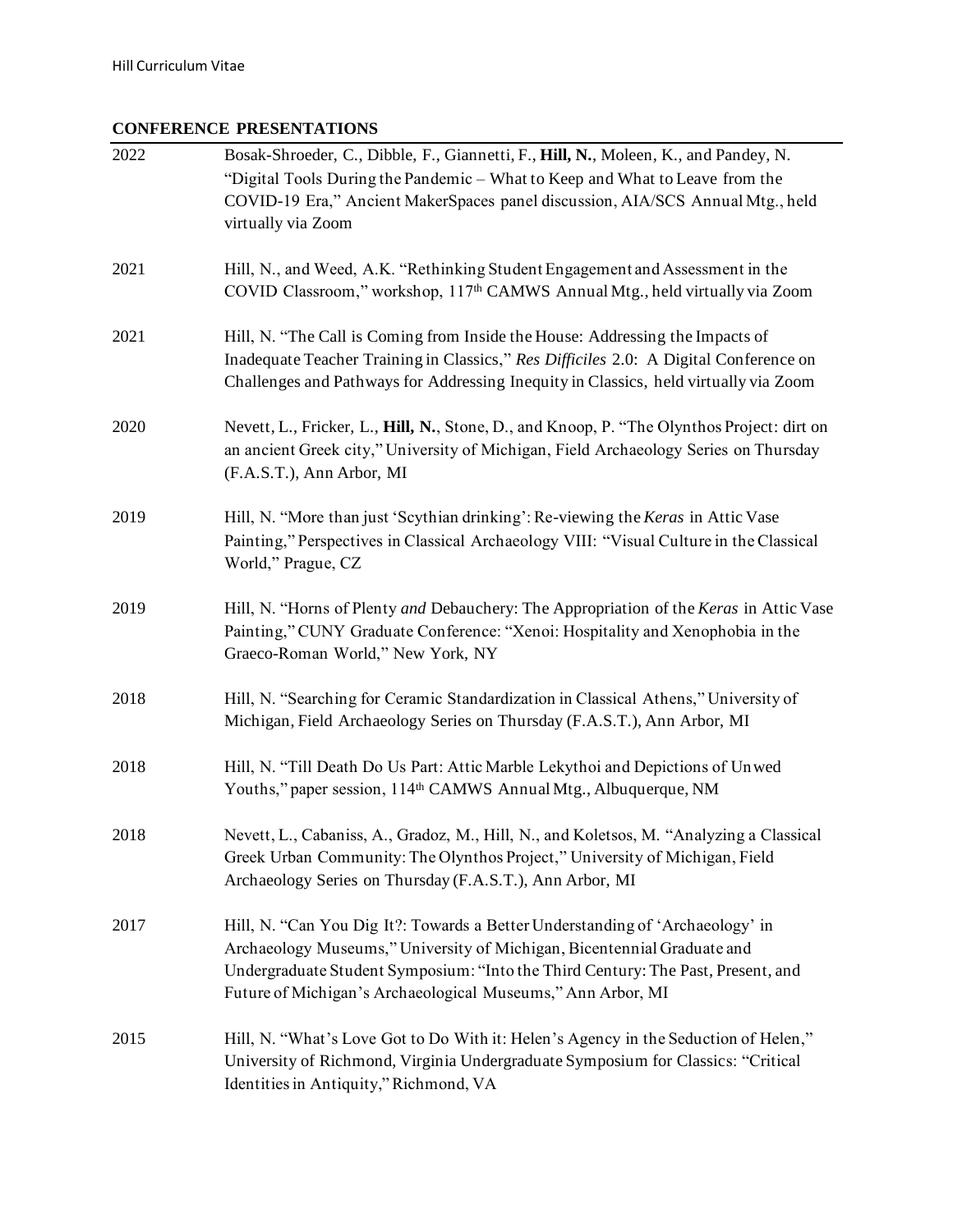#### **INVITED TALKS**

"Daily Life in Ancient Olynthos," Virtual invited talk at the State University of New York, Fashion Institute of Technology. November 2020.

"Ritual Dining in the Greek World," Pre-recorded invited talk at Temple University. November 2020.

"Interrogating Clay," Virtual invited talk at the State University of New York, Fashion Institute of Technology. October 2020.

"The Past and Present of Research at the site of Olynthos," Virtual interview at Dartmouth University. October 2020.

"Cultural Interaction between Greeks and Scythians," Pre-recorded invited talk at Temple University. October 2020.

"The Destructive Nature of Archaeology," Virtual invited talk at the State University of New York, Fashion Institute of Technology. September 2020.

# **WORK EXPERIENCE INCLUDING TEACHING**

| 2017-20 | Graduate Student Instructor, University of Michigan:                                 |               |                                                |
|---------|--------------------------------------------------------------------------------------|---------------|------------------------------------------------|
|         | In Person                                                                            |               |                                                |
|         | Introduction to Roman Archaeology                                                    | (Fall 2017)   | Department of Classical Studies                |
|         | Introduction to Greek Archaeology                                                    | (Winter 2018) | Department of Classical Studies                |
|         | The Ancient Greek World                                                              | (Fall 2018)   | Department of Classical Studies                |
|         | <b>Art Across Cultures</b>                                                           |               | (Winter 2019) Department of the History of Art |
|         | <b>Fully Remote</b>                                                                  |               |                                                |
|         | Sport and Daily Life in Ancient Rome                                                 | (Spring 2020) | Department of Classical Studies                |
| 2021    | Research Assistant, Department of the History of Art, University of Michigan         |               |                                                |
| 2021    | Instructional Aide, Department of Classical Studies, University of Michigan          |               |                                                |
| 2020    | Graduate Student Research Assistant, Kelsey Museum of Archaeology, University of     |               |                                                |
|         | Michigan                                                                             |               |                                                |
| 2020    | Co-Lead, Curriculum Development Team, Department of Classical Studies, University of |               |                                                |
|         | Michigan                                                                             |               |                                                |
| 2018-19 | Librarian, Kelsey Museum of Archaeology, University of Michigan                      |               |                                                |
| 2017-18 | Assistant Librarian, Kelsey Museum of Archaeology, University of Michigan            |               |                                                |
|         |                                                                                      |               |                                                |

## **PROFESSIONAL ACTIVITIES**

| 2022    | Facilitator and panelist, "Archaeologists of Color in Conversation," Zoom Roundtable |
|---------|--------------------------------------------------------------------------------------|
|         | Discussion, Women's Classical Caucus (WCC), Society for Classical Studies.           |
| 2020-21 | Mentor, Undergraduate Research Opportunity Program (UROP), University of Michigan,   |
|         | Ann Arbor, MI                                                                        |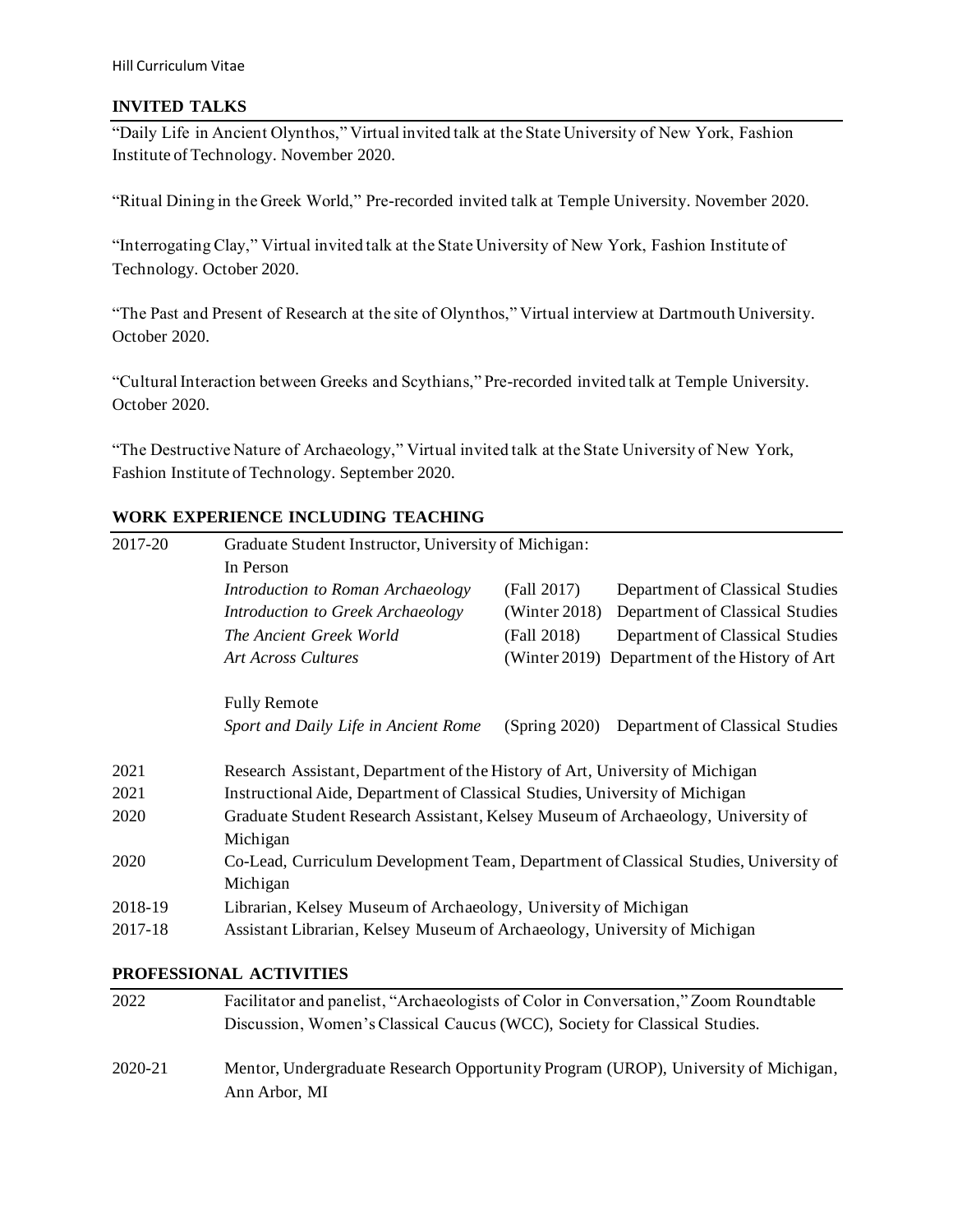| 2020    | Facilitator, "The Problems and Prospects of Community Engaged Archaeology," Zoom<br>Roundtable Discussion, Collaborative Archaeology Workgroup (CAW), University of<br>Michigan, Ann Arbor, MI |
|---------|------------------------------------------------------------------------------------------------------------------------------------------------------------------------------------------------|
| 2020    | Participant, Engaged Pedagogy Initiative, University of Michigan, Ann Arbor, MI                                                                                                                |
| 2020    | Co-organizer and -facilitator, Graduate Student Instructor Orientation, Department of<br>Classical Studies, University of Michigan, Ann Arbor, MI                                              |
| 2020    | Organizer and facilitator, Online Teaching Workshop for Graduate Student Instructors in<br>the Department of Classical Studies, University of Michigan, Ann Arbor, MI                          |
| 2019    | Participant, "Introduction to Ceramic Petrology," Seminar, Fitch Laboratory, British<br>School at Athens                                                                                       |
| 2018    | Participant, "Petrography of cultural materials," Seminar, Center for the Analysis of<br>Archaeological Materials (CAAM), Penn Museum                                                          |
| 2017-20 | Docent, Kelsey Museum of Archaeology, Ann Arbor, MI                                                                                                                                            |
| 2017-18 | Peer Reviewer, Chronika: The Institute for European and Mediterranean Archaeology<br>at SUNY Buffalo Graduate Student Journal, Buffalo, NY                                                     |

# **ACADEMIC OUTREACH, INCLUDING DEI WORK**

| In Press   | Hill, N. "Digging Deeper: Towards a More Inclusive Archaeology of the Ancient<br>Mediterranean," in Diversity and the Study of Antiquity in Higher Education. Edited by<br>Fiona McHardy and Daniel Libatique.                                                 |
|------------|----------------------------------------------------------------------------------------------------------------------------------------------------------------------------------------------------------------------------------------------------------------|
| In Press   | Hill, N., and Beeler, M. "Teaching an Antiracist Archaeology of the Ancient<br>Mediterranean," in Archaeological Ethics in Practice. Annuals of ASOR. Edited by Sarah<br>Lepinski and Sarah Kielt Costello.                                                    |
| 2022       | Facilitator and panelist, "Archaeologists of Color in Conversation," Zoom Roundtable<br>Discussion, Women's Classical Caucus (WCC), Society for Classical Studies                                                                                              |
| 2021       | Hill, N. "The Call is Coming from Inside the House: Addressing the Impacts of<br>Inadequate Teacher Training in Classics," Res Difficiles 2.0: A Digital Conference on<br>Challenges and Pathways for Addressing Inequity in Classics, held virtually via Zoom |
| 2020-Pres. | Created Notes from the Apotheke, a blog about being Black, Indigenous, and People of<br>Color (BIPOC) in Classics and related fields (http://notesfromtheapotheke.com).                                                                                        |
| 2020       | Panelist, "Decolonizing Syllabi in the Archaeology and History of the Mediterranean<br>Region," Zoom Webinar, AIA Seminars: Critical Conversations on Race, Teaching, and<br>Antiquity, Archaeological Institute of America                                    |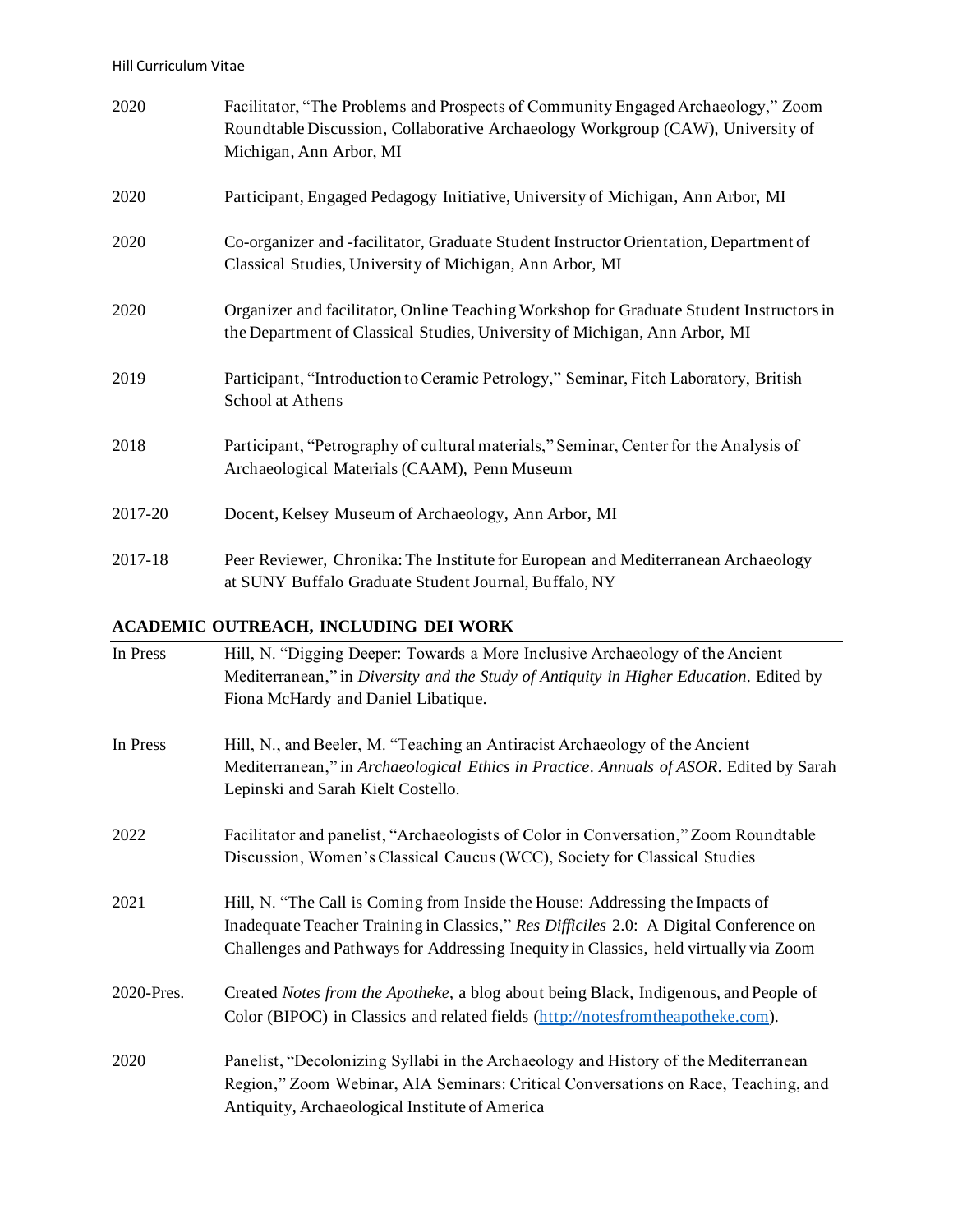2020 Co-curator, "Black-Centered Resources for Ancient Mediterranean Studies, a document "created in response to the need within Classics… to address our role within the perpetuation of the myth of Western Civilization and engage in Black theory and scholarship to make our discipline more diverse and inclusive" [\(https://bit.ly/3y2D9eS\)](https://bit.ly/3y2D9eS).

## **ARCHAEOLOGICAL FIELDWORK**

| 2018-Pres. | Pottery Team Member, Olynthos Proj., Greece. Directors: Lisa C. Nevett, U. of<br>Michigan; Zosia Archibald, U. of Liverpool; Bettina Tsigarida, Greek Archaeological<br>Service.         |
|------------|------------------------------------------------------------------------------------------------------------------------------------------------------------------------------------------|
| 2017       | Assistant Trench Supervisor, Olynthos Proj., Greece. Directors: Lisa C. Nevett, U. of<br>Michigan; Zosia Archibald, U. of Liverpool; Bettina Tsigarida, Greek Archaeological<br>Service. |
| 2017       | Special Finds Assistant, Olynthos Proj., Greece. Directors: Lisa C. Nevett, U. of<br>Michigan; Zosia Archibald, U. of Liverpool; Bettina Tsigarida, Greek Archaeological<br>Service.     |
| 2017       | Geophysical Team Member, Olynthos Proj. Geophysical Survey, Greece. Director: David<br>L. Stone, U. of Michigan.                                                                         |
| 2014-17    | Volunteer, Athenian Agora Excavations, Greece. Director: John M. Camp, Randolph-<br>Macon College.                                                                                       |

## **PROFESSIONAL ASSOCIATIONS**

*Classical Association of the Middle West and South (CAMWS)* Member of Graduate Student Interests Committee, Classical Association of the Middle West and South, 2020-present

2020 Tech assistant, 116th Annual Meeting of the Classical Association of the Middle West and South (CAMWS), held virtually via Zoom

*Archaeological Institute of America (AIA)*

Member of AIA Diversity Subcommittee, Archaeological Institute of America, 2020-present Member of Student Affairs Interest Group, Archaeological Institute of America, 2020-present

*Society for Classical Studies (SCS)*

Member of Graduate Student Caucus of the Society for Classical Studies, 2022-present

## **BOARDS AND COMMITTEES**

Secretary for Collaborative Archaeology Workgroup, University of Michigan, 2020-2021 Media Liaison for Collaborative Archaeology Workgroup, University of Michigan, 2018-2019 Co-Chair for Collaborative Archaeology Workgroup, University of Michigan, 2019-2020